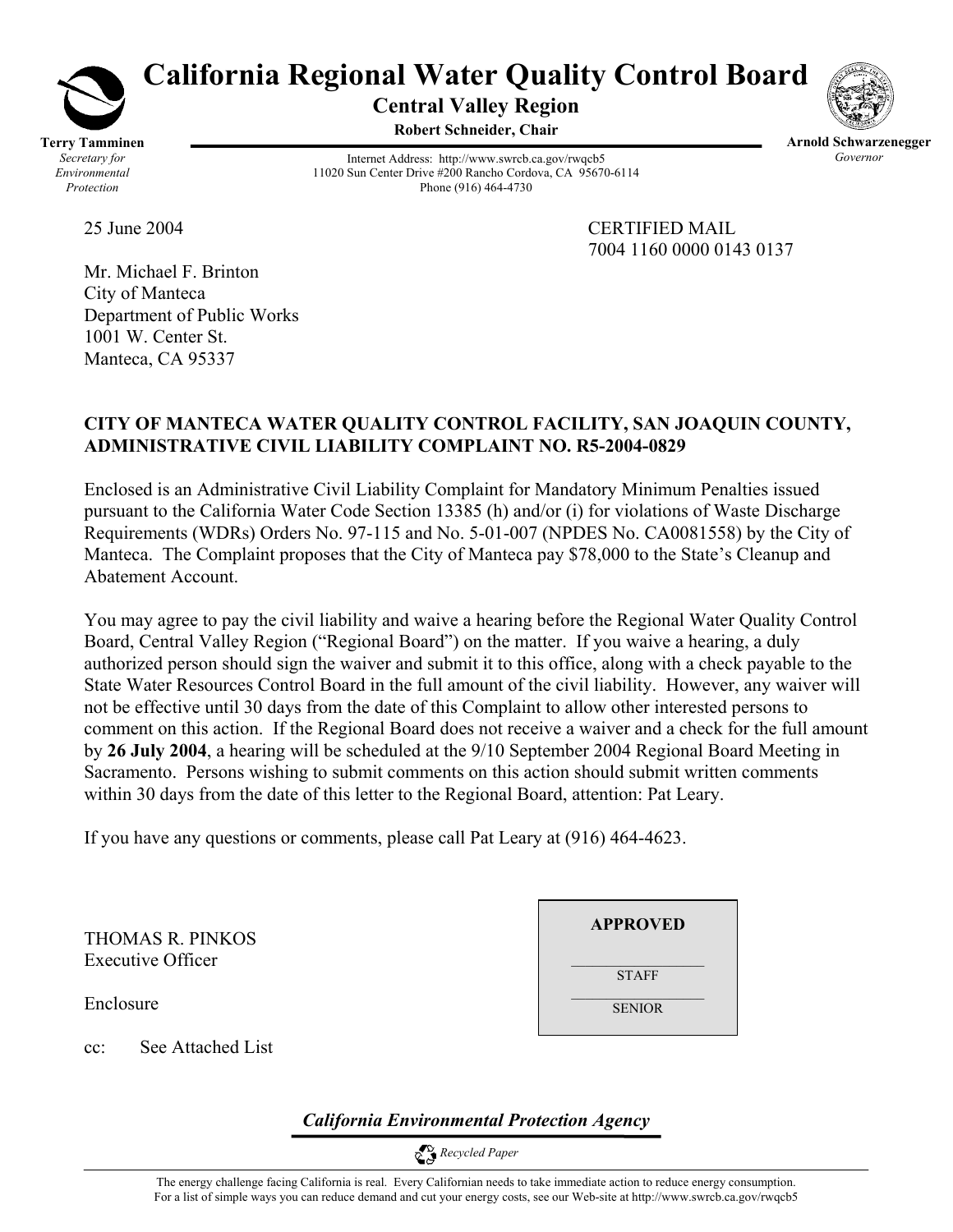#### ADMINISTRATIVE CIVIL LIABILITY COMPLAINT NO. R5-2004-0829 CITY OF MANTECA WQCF SAN JOAQUIN COUNTY

cc: Ms. Kathi Moore, U.S. Environmental Protection Agency, Region IX, San Francisco Ms. Lisa Brown, CalEPA, Sacramento Mr. Mark Bradley, State Water Resources Control Board, Sacramento Ms. Frances McChesney, State Water Resources Control Board, Sacramento Mr. Phil Isorena, State Water Resources Control Board, Sacramento Mr. Joe Spano, Department of Health Services, Office of Drinking Water, Stockton Department of Health Services, Environmental Management Branch, Sacramento Ms. Janna Herren, Department of Fish & Game, Region II, Rancho Cordova Delta Protection Commission, Walnut Grove Department of Environmental Health, San Joaquin County, Stockton Mr. Steve Macaulay, California Urban Water Agencies, Sacramento Mr. Richard Denton, Contra Costa Water District, Concord Mr. Dante Nomellini, Jr., Central Delta Water Agency, Stockton Mr. John Herrick, South Delta Water Agency, Stockton Ms. Gail Delahant, Office of Assemblymember Aghazarian, Sacramento Mr. Eric Parfrey, Sierra Club, Stockton Mr. Bill Jennings, Delta Keeper, Stockton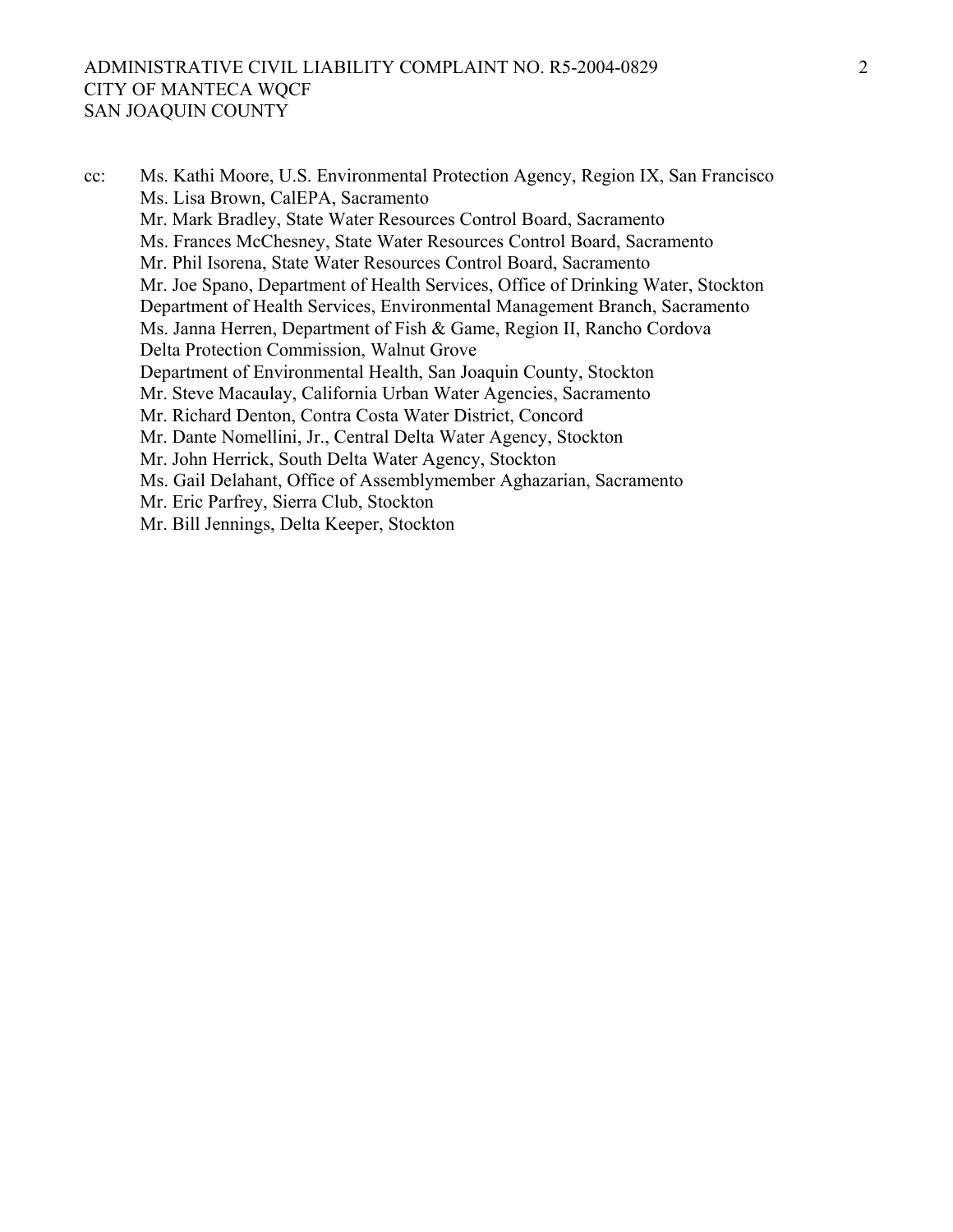# **CALIFORNIA REGIONAL WATER QUALITY CONTROL BOARD CENTRAL VALLEY REGION**

### **ADMINISTRATIVE CIVIL LIABILITY COMPLAINT NO. R5-2004-0829**

## **MANDATORY PENALTY IN THE MATTER OF CITY OF MANTECA WATER QUALITY CONTROL FACILITY SAN JOAQUIN COUNTY**

This Complaint to assess Mandatory Penalties pursuant to California Water Code (CWC) Section 13385(h) and/or (i) is issued to City of Manteca (hereafter Discharger) based on a finding of violations of Waste Discharge Requirements Orders No. 97-115 and No. 5-01-007 (NPDES No. CA0081558).

The Executive Officer of the Central Valley Regional Water Quality Control Board (Regional Board) finds the following:

1. CWC Section 13385(h) and (i) requires assessment of mandatory penalties and states, in part, the following:

CWC Section  $13385(h)(1)$  requires the Regional Board to assess a mandatory penalty of three thousand dollars (\$3,000) for each serious violation.

CWC Section 13385 (h)(2) states for purposes of this section, a "serious violation" means any waste discharge that violates the effluent limitations contained in the applicable waste discharge requirements for a Group II pollutant, as specified in Appendix A to Section 123.45 of Title 40 of the Code of Federal Regulations, by 20 percent or more or for a Group I pollutant, as specified in Appendix A to Section 123.45 of Title 40 of the Code of Federal Regulations, by 40 percent or more.

CWC Section 13385(i)(1) requires the Regional Board to assess a mandatory penalty of three thousand dollars (\$3,000) for each violation, not counting the first three violations, if the discharger does any of the following four or more times in any period of six consecutive months.

- 1. Violates a waste discharge requirement effluent limitation.
- 2. Fails to file a report pursuant to Section 13260.
- 3. Files an incomplete report pursuant to Section 13260.
- 4. Violates a toxicity effluent limitation contained in the applicable waste discharge requirements where the waste discharge requirements do not contain pollutantspecific effluent limitations for toxic pollutants.
- 2. On 20 June 1997, the Regional Board adopted Waste Discharge Requirements Order No. 97-115 (NPDES No. CA0081558) for the City of Manteca to regulate discharges of waste from the Water Quality Control Facility. On 26 January 2001, the Regional Board adopted Waste Discharge Requirements Order No. 5-01-007, rescinding Order No. 97-115.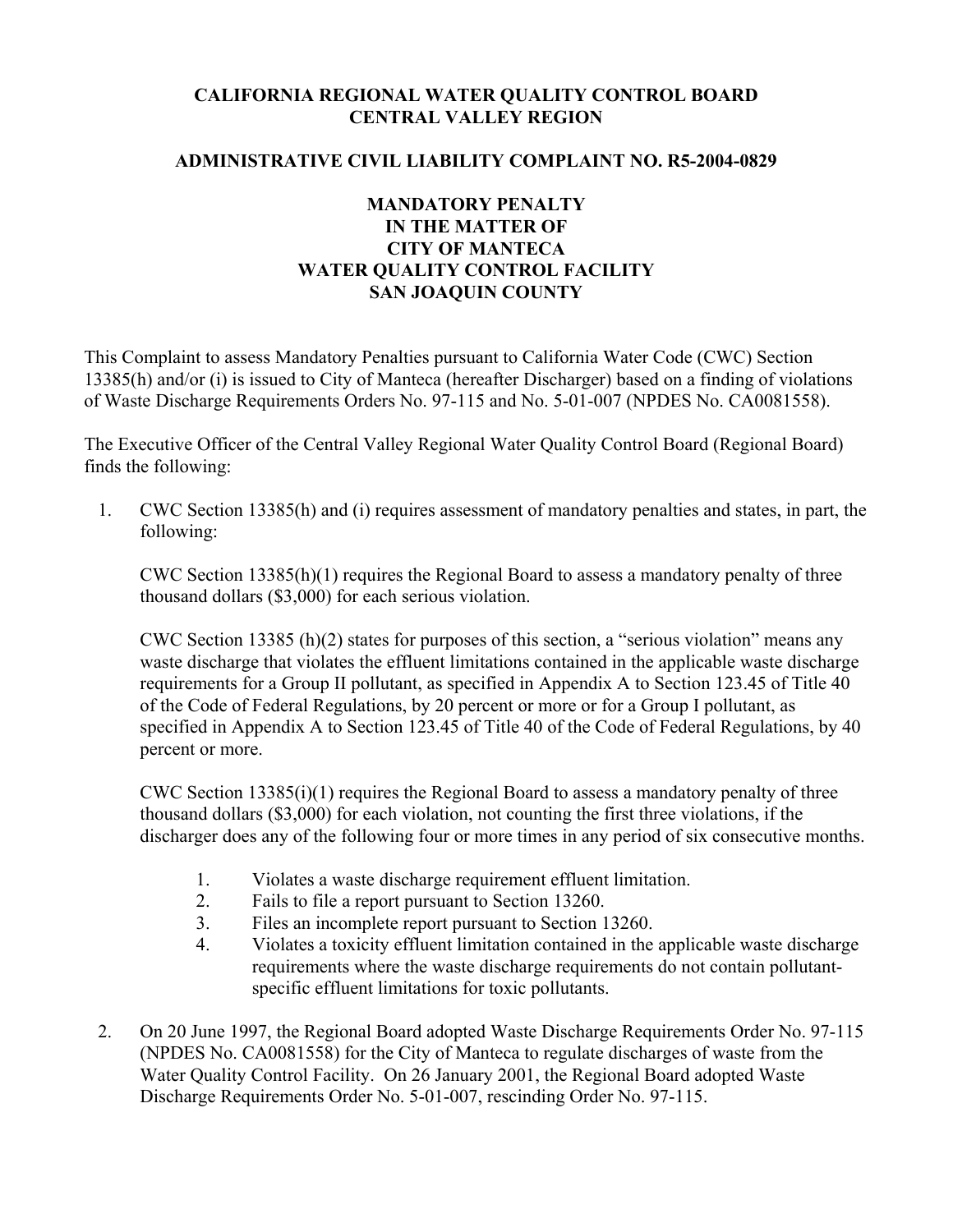3. Order No. 97-115 and Order No. 5-01-007 include, in part, the following effluent limitations:

#### **EFFLUENT LIMITATIONS:**

1. Effluent shall not exceed the following limits:

| Constituents                     | Units         | $30$ -Day<br><b>Average</b> | $7$ -Day<br>Average | $30$ -Day<br>Median | Daily<br>Maximum |
|----------------------------------|---------------|-----------------------------|---------------------|---------------------|------------------|
| <b>BOD</b>                       | mg/1          | 20                          | 30                  |                     | 50               |
| <b>Total Suspended</b><br>Matter | mg/1          | 20                          | 30                  |                     | 50               |
| Settleable Matter                | ml/1          | 0.1                         |                     |                     | 0.2              |
| <b>Total Coliform</b>            | MPN/<br>100ml |                             |                     | 23                  | 500              |
|                                  |               | 1-Hour                      | $4$ -Day            |                     |                  |
|                                  |               | Average                     | Average             |                     |                  |
| <b>Chlorine Residual</b>         |               |                             |                     |                     |                  |
| (Order No. 5-01-007)             | mg/1          | 0.02                        | 0.01                |                     |                  |

- 2. The discharge shall not have a pH less than 6.5 nor greater than 8.5.
- 4. According to monitoring reports submitted by the Discharger, the Discharger committed four (4) serious violations during the period beginning 1 January 2000 and ending on 31 March 2004.

Total Settleable Solids and Biochemical Oxygen Demand (BOD) are listed as a Group I pollutants in Title 40 of the Code of Federal Regulations. The City of Manteca Water Quality Control Facility discharged effluent that exceeded the daily maximum effluent limitations for settleable solids and BOD by 40 percent or more. Chlorine Residual is listed as a Group II pollutant in Title 40 of the Code of Federal Regulations. The City of Manteca Water Quality Control Facility discharged effluent that exceeded the hourly average effluent limitation for chlorine residual by 20 percent or more.

The amount of the mandatory penalty for these serious violations is \$12,000.

- 5. According to monitoring reports submitted by the Discharger, the Discharger also had a total of 31 violations of effluent limitations that were not considered serious violations (suspended solids, total coliform, BOD, settleable solids, and pH). However, nine (9) of the violations are exempt from the mandatory minimum penalty under CWC Section 13385(i) (i.e. fall under the category of first three violations in any six consecutive month period). The amount of the mandatory penalty for the remaining 22 non-serious violations is therefore \$66,000.
- 6. The total amount of the mandatory penalty (for serious + non-serious) is **\$78,000.**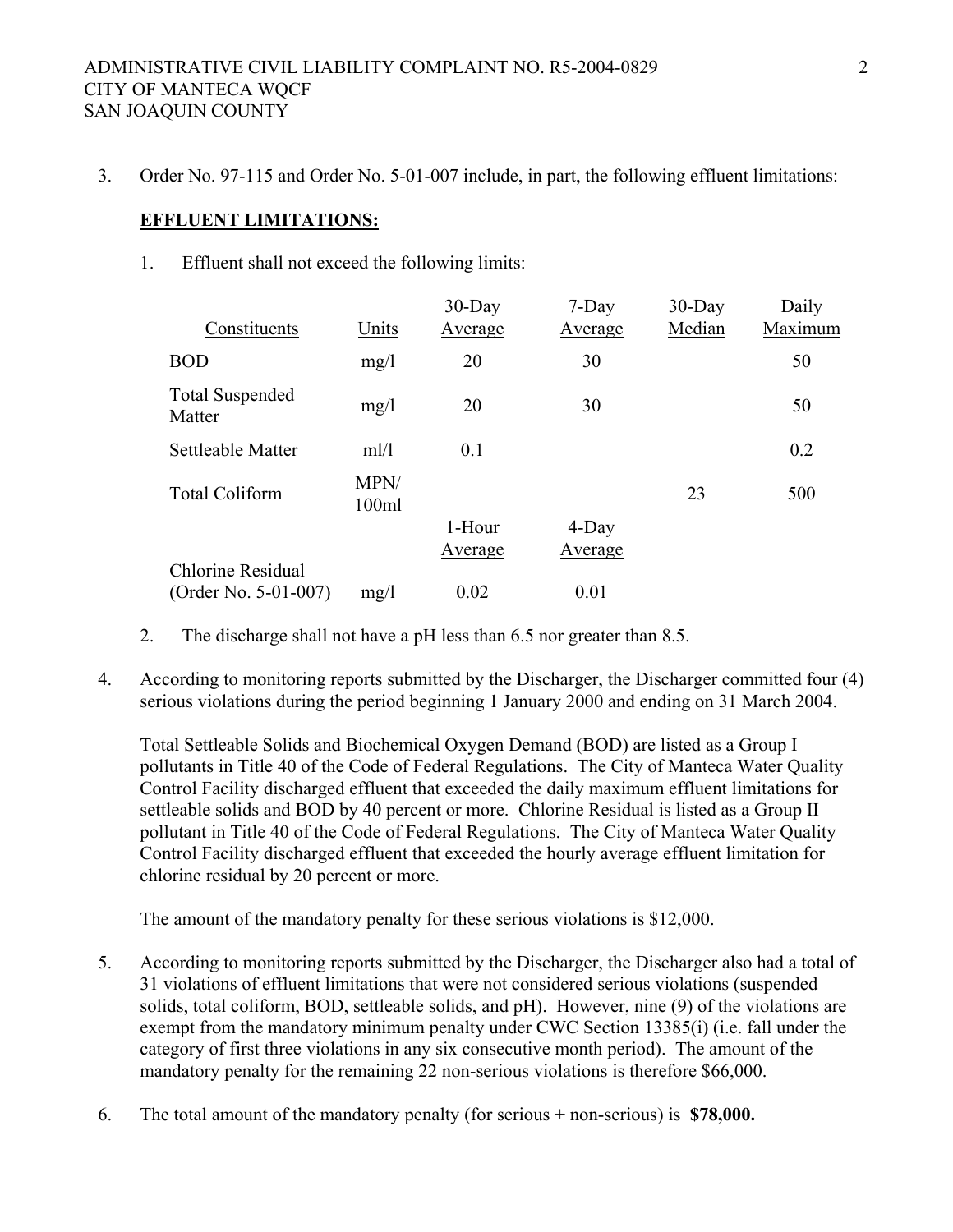7. Issuance of this complaint is exempt from the provisions of the California Environmental Quality Act (Public Resources Code Section 21000, et. seq.), in accordance with Title 14, California Code of Regulations, Section 15321 (a)(2) ("Enforcement Actions by Regulatory Agencies").

## **THE CITY OF MANTECA IS HEREBY GIVEN NOTICE THAT:**

- 1. The Executive Officer of the Regional Board proposes that the Discharger be assessed a Mandatory Penalty in the amount of \$78,000.
- 2. A hearing shall be held by the Regional Board, unless the Discharger agrees to waive the hearing and pay the mandatory penalty of \$78,000 in full.
- 3. The Discharger may waive the right to a hearing. If the Discharger chooses to waive the hearing, the Discharger must complete and sign the attached waiver and return it and a check made payable to the State Water Resources Control Board for the full amount of the mandatory penalty to the Regional Board's office at the letterhead address by **26 July 2004**.

 $\mathcal{L}_\text{max}$  and  $\mathcal{L}_\text{max}$  and  $\mathcal{L}_\text{max}$  and  $\mathcal{L}_\text{max}$  and  $\mathcal{L}_\text{max}$ THOMAS R. PINKOS, Executive Officer

\_\_\_\_\_\_\_\_\_\_\_\_\_\_25 June 2004\_\_\_\_\_ \_\_\_\_\_\_\_\_\_